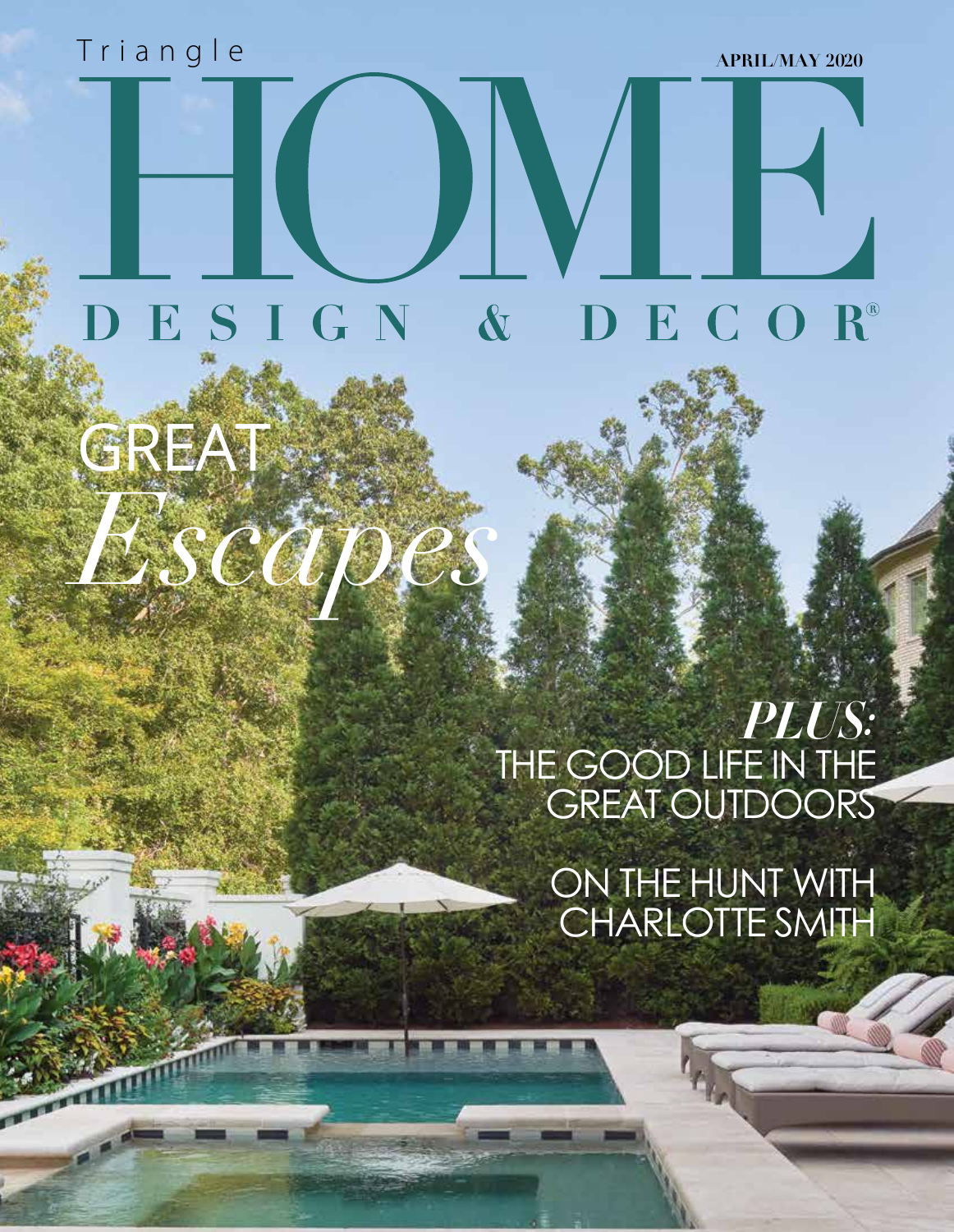Myatt Landscaping & Construction brought in mature trees from Maryland to provide instant privacy to the backyard. Pickett and Stewart helped design the L-shaped pool, which features a modern checkerboard tile accent.

**REPORTED**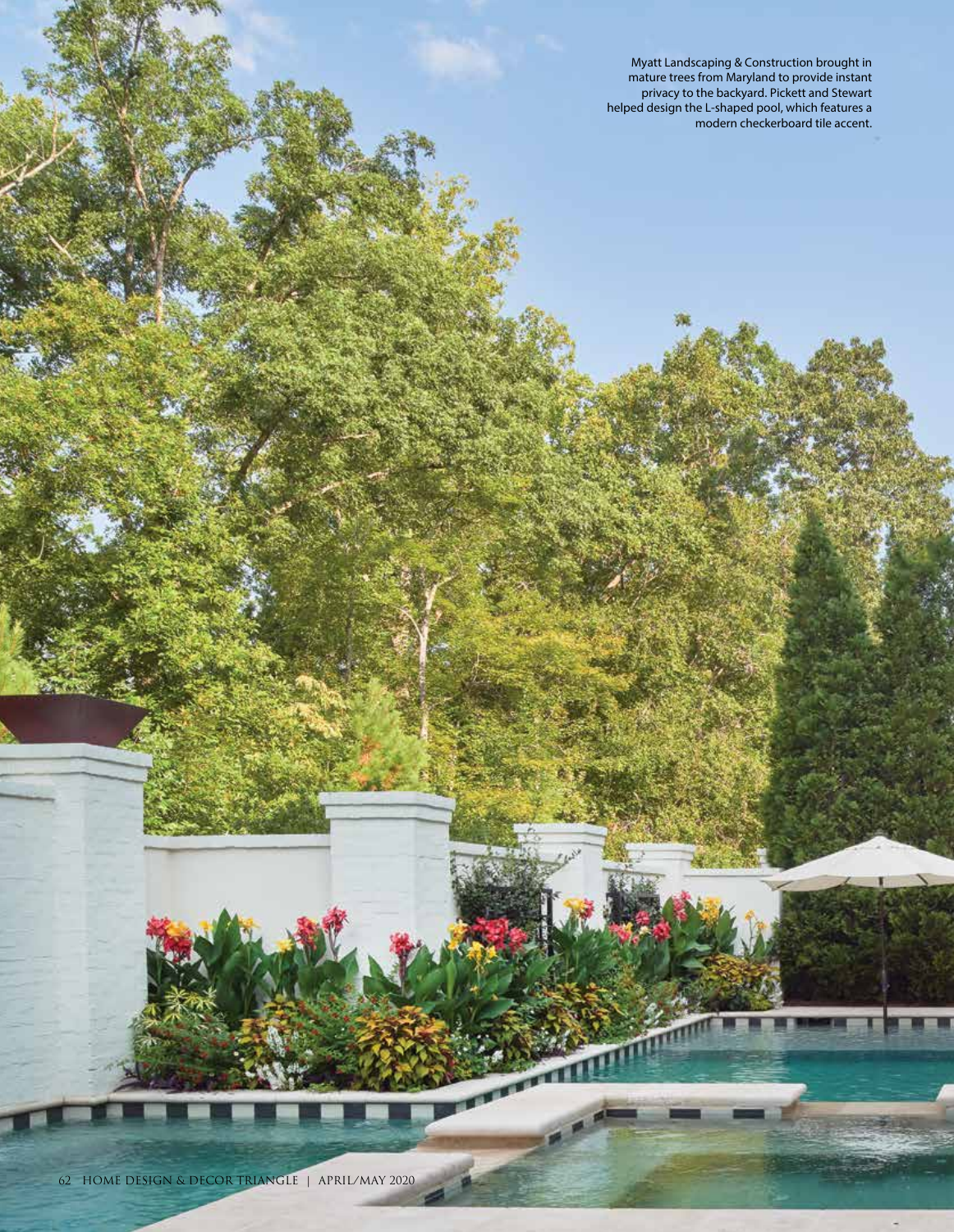## HIDDEN *GEM*

ONE COUPLE TOOK ADVANTAGE OF THEIR UNUSED BASEMENT AND TRANSFORMED IT INTO THEIR OWN PRIVATE OASIS.

> APRIL/MAY 2020 | HOME DESIGN & DECOR Interior Design by **Judy Pickett & Christie Stewart** | Styling by **Kathryn Lott**  Text by **Blake Miller**| Photography by **Jane Beiles**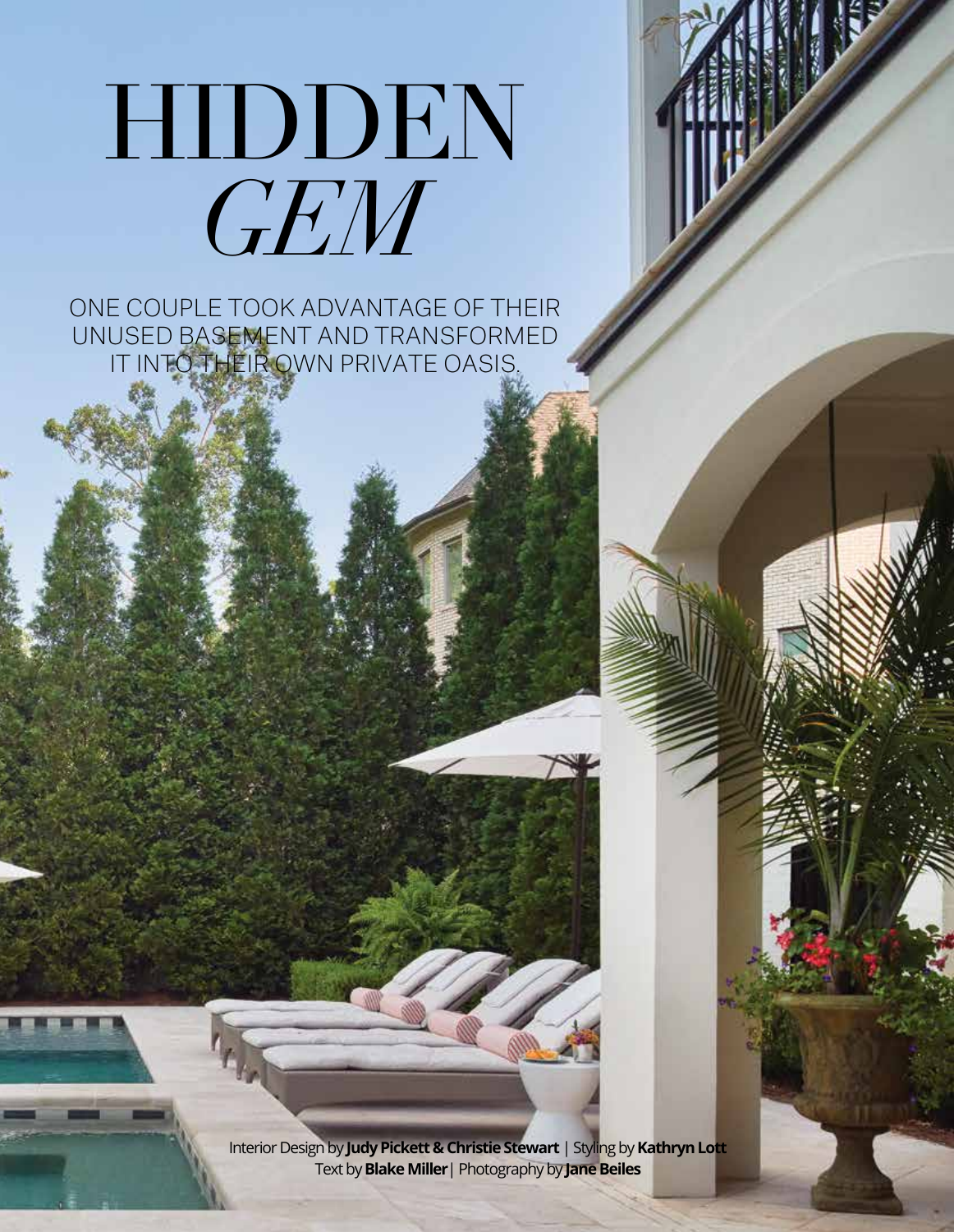

I<br>Abow we fe<br>how we w t took about two years before Jim and Carol Noble knew exactly what they wanted. After purchasing their Cary home in 2012 from its original homeowners, who had done very little to the 10,000-square-foot home, the Nobles decided to live in the house before making any hasty design decisions. "We said, let's see how we feel, and let things evolve organically so that we can see how we want to use each space," says Carol.

It wasn't until Jim's chance meeting with builder Jon Rufty of Rufty Homes at lunch one day that the couple decided the time had come to start redesigning their bare-bones basement space into the entertaining and lounging area they both envisioned. "Jim met Jon at lunch, they started talking, and soon

we were discussing the whole redesign of the basement," says Carol referring to the unfinished ground floor space, which flowed out to the minimally-designed backyard. "We had a vision for that, too," says Carol. "We'd pulled pages from magazines. Saved inspiration images." One of those photos was of a secluded beach in the Caribbean. "It was white sand and turquoise blue water and very private and we were like, 'That is what we want!' We don't travel a lot so we wanted our backyard to be an oasis, a secluded space where we can relax all day or entertain large groups of friends and family without it ever feeling cramped."

Rufty recommended the Nobles bring on designers Judy Pickett and Christie Stewart from Design Lines, Ltd. to col-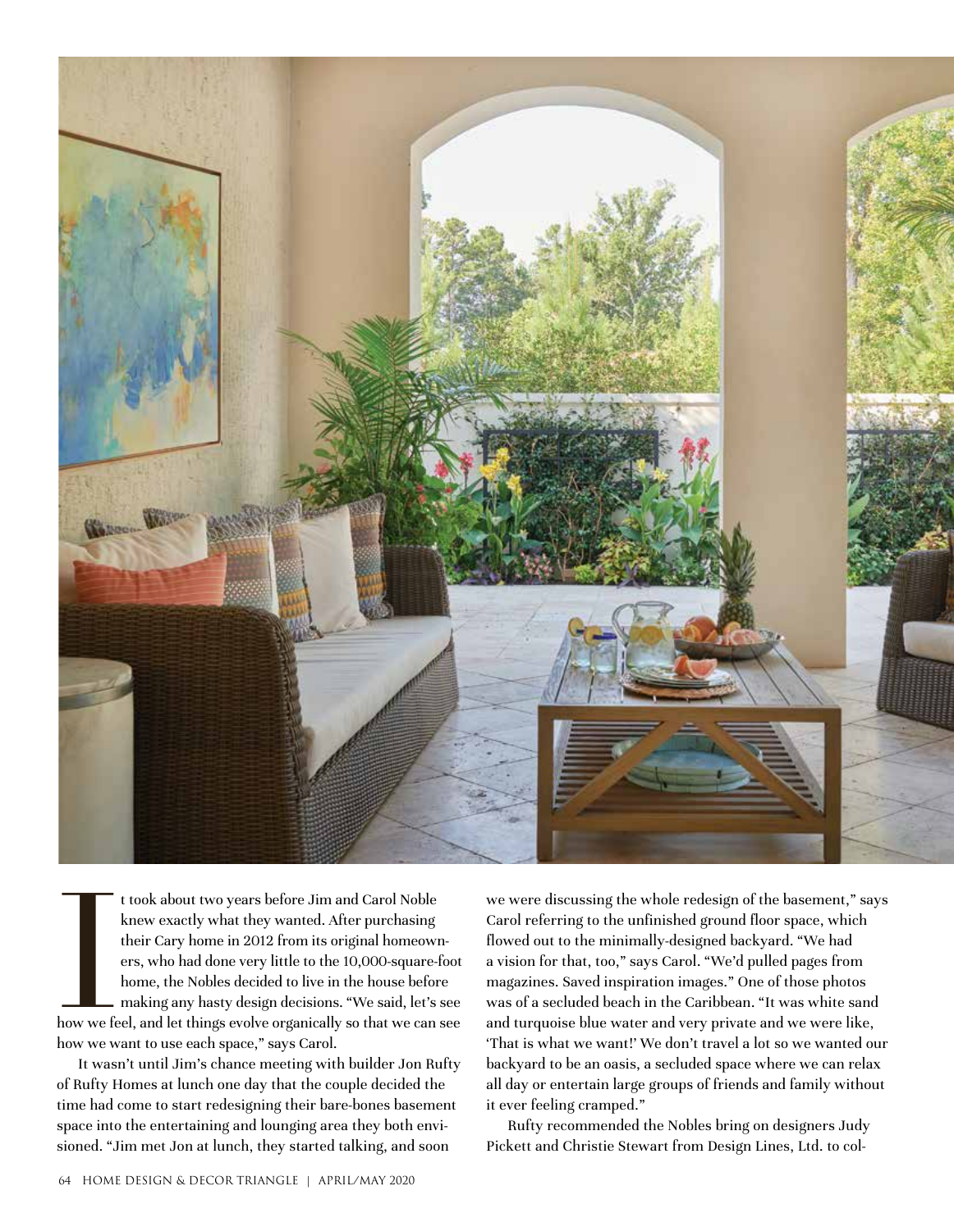



laborate on not only the interior design of the bottom floor but also the backyard. Together with Myatt Landscaping & Construction, the team created an ultra-secluded oasis in the backyard, complete with towering trees brought in from Maryland for ultimate privacy, a travertine patio, and an L-shaped pool featuring a checkerboard tile detail and Caribbean blue-colored stone on the bottom to mimic the ocean. "They took a backyard with four trees and a basic cement pad and transformed it into this breathtaking oasis," says Carol.

The basement, which was partially finished, was designed to complement the backyard. "We entertain all the time and we have a large family so we needed there to be enough space indoors and out to accommodate everyone," says Carol. **LEFT**: The Nobles wanted a private backyard retreat that could accommodate their family of four as well as large family gatherings. The patio was designed as an alfresco terrace overlooking the pool, which Design Lines helped design. The patio furniture is by Janus et Cie.

**RIGHT**: The Nobles' Cary home was designed by architect Carter Skinner and builder Ange Signature Homes, who designed the main level while Jon Rufty of Rufty Homes completed the basement renovation.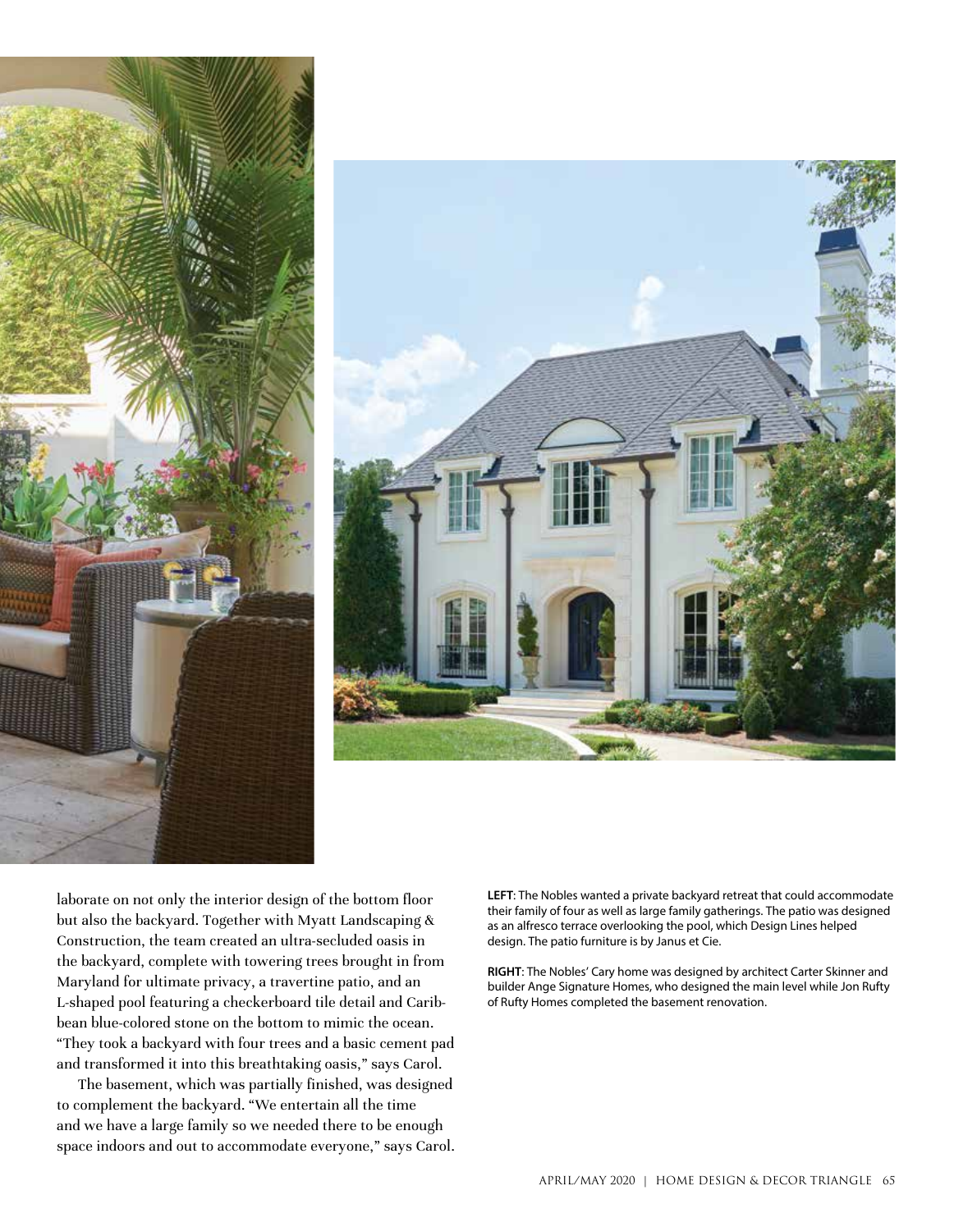

**ABOVE**: Laura Grandlienard of ROCKin'teriors collaborated with Rufty, Pickett, and Stewart to design the downstairs bar, the centerpiece to the renovated basement. Leather bar stools are by R. Jones.

**RIGHT:** Jim's home office needed to be comfortable and a touch masculine so Pickett and Stewart kept the same neutral color palette but layered in pieces such as the desk by Century Furniture and geometric hair-on-hide rug by Kravet.

Pickett and Stewart could see the Nobles' vision and went to work designing a comfortable space to relax daily for the homeowners, but also an ideal place to host friends and family. "A lot of the basement was unused space and it was not laid out very well," says Pickett. The renovation resulted in the creation of a lounge area with a television and a "sectional, which we just love to lay around on as a family," says Carol. The designers also added a bar area, dining space, game table area, wine room, and a bedroom and bathroom.

But once the downstairs was completed, it became wildly apparent to the Nobles that their upstairs living area was in desperate need of updating as well. "We had this amazing downstairs space and then you'd walk upstairs and you'd think, 'Ugh, this paint color is awful' or 'this furniture is so dark'," says Carol of the heavy color palette that dominated the main living areas. "We immediately knew that we need Judy and Christie to transform our main living spaces the same way they had in the lower level."

"They wanted the upstairs to be as beautiful as the downstairs," says Stewart. "They wanted a fresh, lighter look that reflected them. They're energetic and loving and very welcoming." With those cues in mind, the designers reworked the existing dark and dated spaces into brighter, more soothing and livable rooms. The dining room received one of the biggest transformations. "There was really heavy drapery in there that blocked a lot of the light,"

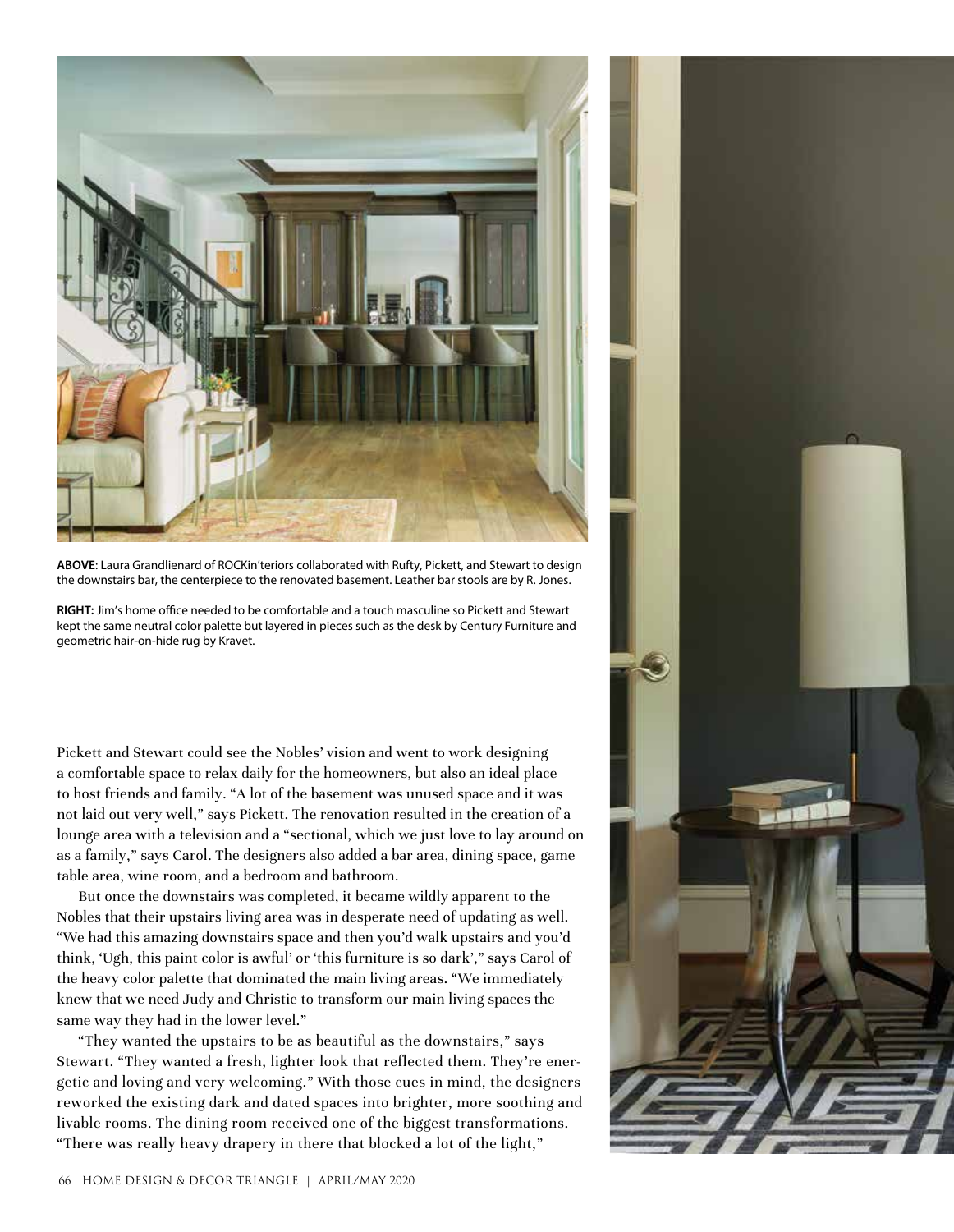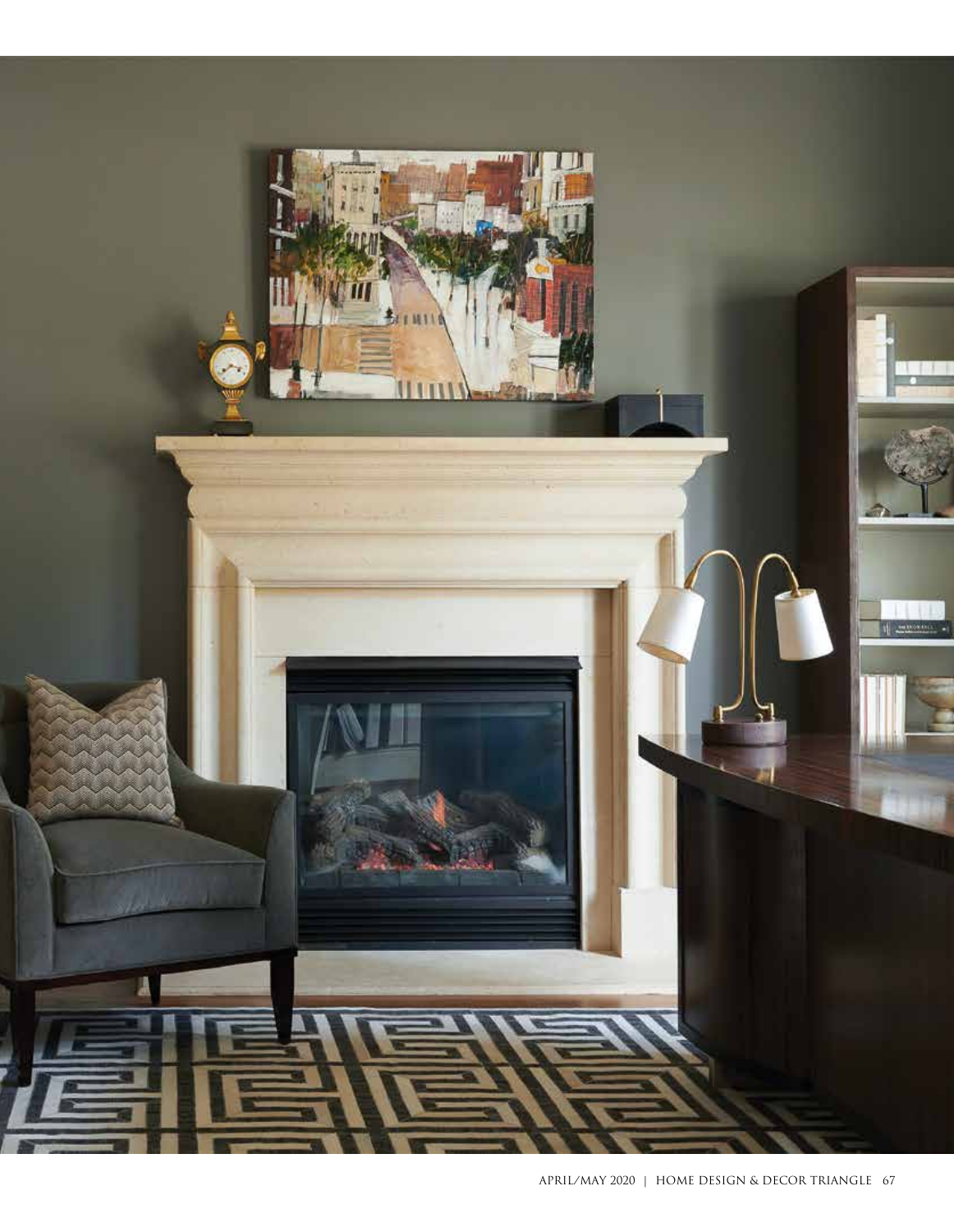

explains Stewart. Custom dining chairs and a dining table with a mirrored top, both by Guy Chaddock, coupled with the mirror on the opposing wall, help reflect light in the space. Artwork by artist Tiril Benton from Sozo Gallery adds a pop of color to the otherwise neutral room.

Elsewhere in the master bedroom, the designers took a one-time dark space and altered it to become a serene, calming retreat for the Nobles. "It was all heavy wood tones and all brown in the master bedroom," says Pickett. "Restful colors enhance the scale and lines of the furnishings." Italian percale linen bedding by Legacy Home combined with an upholstered end-of-bed-bench by Alfonso Marina

and Kravet loveseat in cool tones are soothing and relaxing. The four-posted bed by Century Furniture is the ideal juxtaposition. "We needed the scale of a poster bed, the drama of off-black, and the glam of metal fittings against the lighter tones," says Pickett.

The rest of the home was approached similarly by wiping away the dark, overdone tones and patterns and replacing them with a lighter, brighter and more timeless color palette and sophisticated décor. "Now when you walk upstairs it's not so jarring," says Carol. "It really flows seamlessly from the downstairs to the main living space. And we absolutely love all of it."  $\blacklozenge$